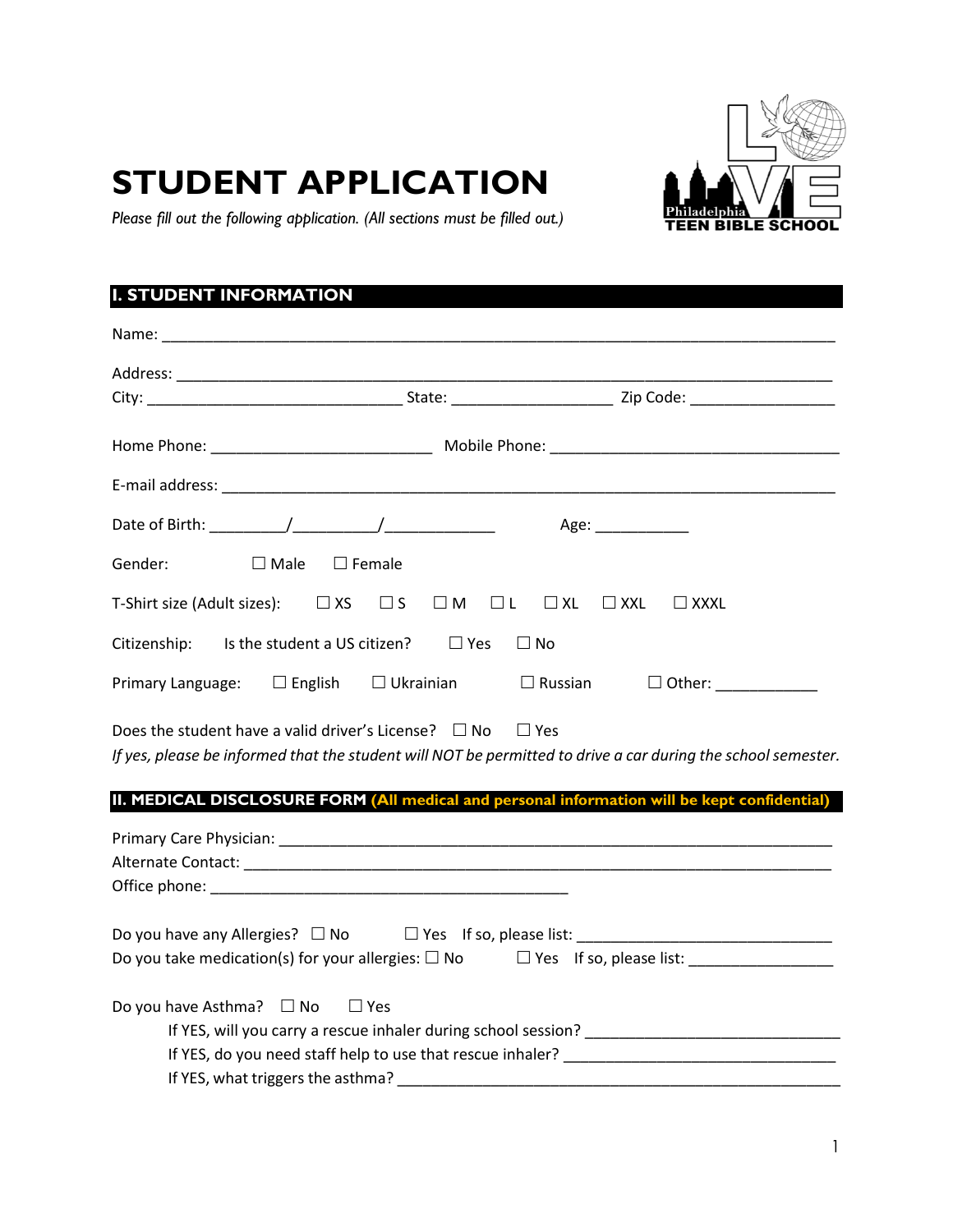| <b>Activity Restrictions:</b> | <b>Physical Handicaps:</b> |
|-------------------------------|----------------------------|
| Dietary Restrictions?         |                            |

## **Medical History:**

Health History (check conditions and describe below, list the year for each illness

| ADD/ADHD                     | Anemia            | Appendicitis                      |
|------------------------------|-------------------|-----------------------------------|
| Asthma                       | Autism            | <b>Bleeding/Clotting Disorder</b> |
| <b>BP</b> Issues             | <b>Bronchitis</b> | Emotional/Behavioral Issue        |
| Concussion                   | Cramps, severe    | <b>Seizures</b>                   |
| <b>Diabetes</b>              | <b>IBS</b>        | Dislocations, sprains or strains  |
| <b>Eating Disorder</b>       | Epilepsy          | <b>Migraine Headaches</b>         |
| <b>Fainting or Dizziness</b> | Heat exhaustion   | Hepatitis A, B or C               |
| Heart Disease or Defect      | <b>Hernias</b>    | Joint or Muscle Pain              |
| <b>Motion Sickness</b>       | Pneumonia         | Skin Conditions or rashes         |
| Sleepwalking                 | Cancer            | Autoimmune disorder               |

#### **Name any injuries, illness or disabilities not mentioned and the year of occurrence:**

#### **Medications:**

*Please list all medications (including over-the-counter or nonprescription drugs) being taken regularly. Please plan on turning in all medications to the administration. A trained administrator will hold and distribute all medications. Please keep the medications in the original package or bottle.*

**\_\_\_\_\_\_\_\_\_\_\_\_\_\_\_\_\_\_\_\_\_\_\_\_\_\_\_\_\_\_\_\_\_\_\_\_\_\_\_\_\_\_\_\_\_\_\_\_\_\_\_\_\_\_\_\_\_\_\_\_\_\_\_\_\_\_\_\_\_\_\_\_\_\_\_\_\_\_\_\_\_\_\_\_\_ \_\_\_\_\_\_\_\_\_\_\_\_\_\_\_\_\_\_\_\_\_\_\_\_\_\_\_\_\_\_\_\_\_\_\_\_\_\_\_\_\_\_\_\_\_\_\_\_\_\_\_\_\_\_\_\_\_\_\_\_\_\_\_\_\_\_\_\_\_\_\_\_\_\_\_\_\_\_\_\_\_\_\_\_\_ \_\_\_\_\_\_\_\_\_\_\_\_\_\_\_\_\_\_\_\_\_\_\_\_\_\_\_\_\_\_\_\_\_\_\_\_\_\_\_\_\_\_\_\_\_\_\_\_\_\_\_\_\_\_\_\_\_\_\_\_\_\_\_\_\_\_\_\_\_\_\_\_\_\_\_\_\_\_\_\_\_\_\_\_\_**

- $\Box$  This student takes **no** medications regularly
- $\Box$  This student takes medications regularly

| Medication: | Dosage: | Times taken daily: |
|-------------|---------|--------------------|
| Medication: | Dosage: | Times taken daily: |
| Medication: | Dosage: | Times taken daily: |

I, as the Parent, give permission to administer the following medications at EPC Teen Bible School:

| Acetaminophen (Tylenol)                         | $\Box$ Yes $\Box$ No | Diphenhydramine (Benadryl)        | $\Box$ Yes $\Box$ No |
|-------------------------------------------------|----------------------|-----------------------------------|----------------------|
| Ibuprofen (Advil, Motrin)                       | $\Box$ Yes $\Box$ No | Pepto Bismol                      | $\Box$ Yes $\Box$ No |
| Calcium Carbonte (Tums)                         | $\Box$ Yes $\Box$ No | Naproxen (Aleve)                  | $\Box$ Yes $\Box$ No |
| Dimenhydrinate (Dramamine) $\Box$ Yes $\Box$ No |                      | Other over-the-counter medication | $\Box$ Yes $\Box$ No |

*Please keep in mind that, medical administrator will only administer medication if deemed necessary.*

| <b>Parent or Guardian signature:</b> |  |  |
|--------------------------------------|--|--|
|                                      |  |  |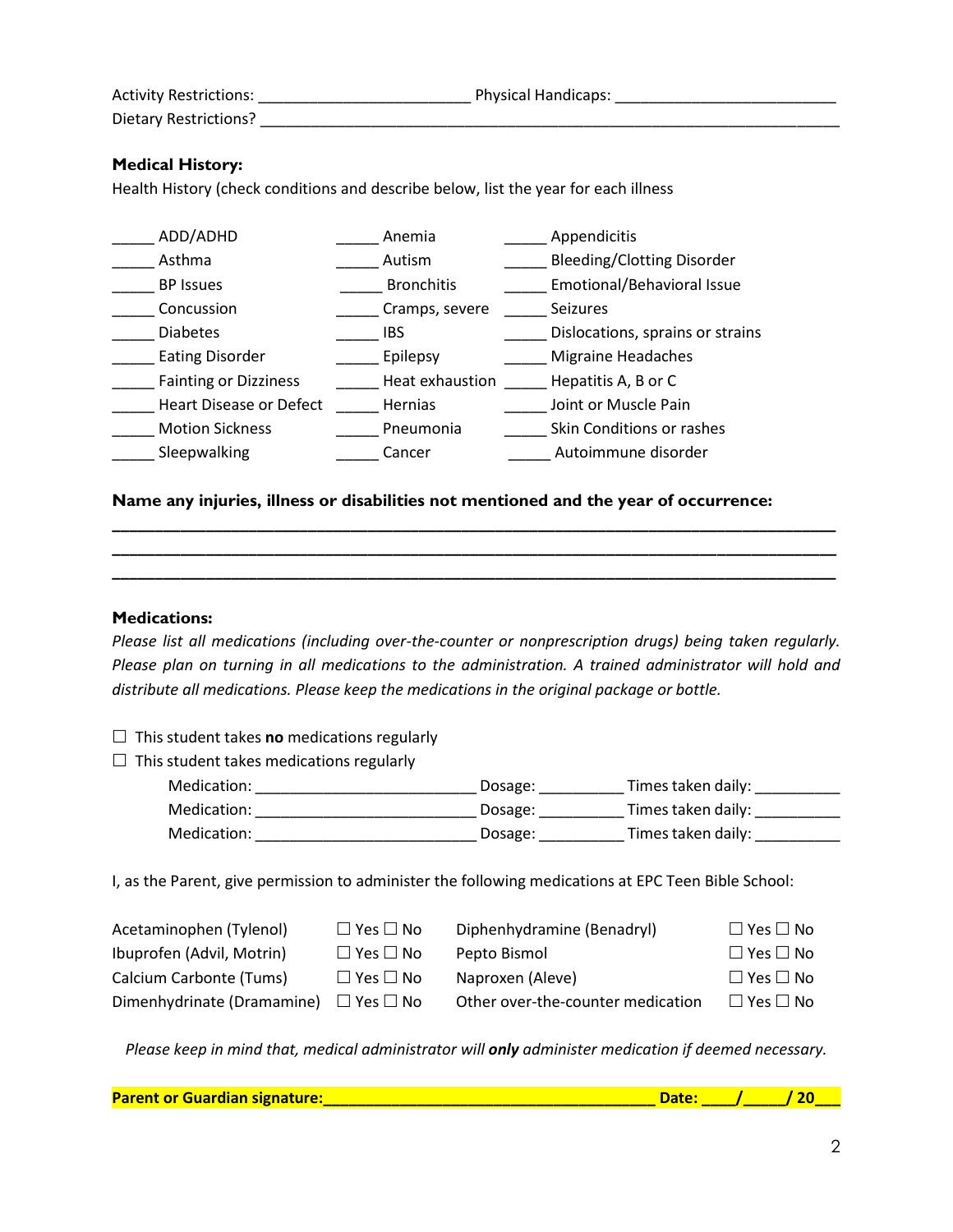| <b>Medical Insurance:</b>                |           |      |
|------------------------------------------|-----------|------|
| Does the student have medical insurance? | $ $   Yes | ∣ No |
| Insurance Carrier: Policy Number:        |           |      |
| Insurance Carrier's Phone Number:        |           |      |

*If the student has medical insurance, please attach a copy of the medical card with the application.*

## **Teen Bible School Participation:**

| Does the student have any physical, emotional, mental, or physiological limitations that would affect your |            |      |
|------------------------------------------------------------------------------------------------------------|------------|------|
| participation in any of our scheduled activities?                                                          | $\Box$ Yes | ⊟ No |

**\_\_\_\_\_\_\_\_\_\_\_\_\_\_\_\_\_\_\_\_\_\_\_\_\_\_\_\_\_\_\_\_\_\_\_\_\_\_\_\_\_\_\_\_\_\_\_\_\_\_\_\_\_\_\_\_\_\_\_\_\_\_\_\_\_\_\_\_\_\_\_\_\_\_\_\_\_\_\_\_\_\_\_\_\_ \_\_\_\_\_\_\_\_\_\_\_\_\_\_\_\_\_\_\_\_\_\_\_\_\_\_\_\_\_\_\_\_\_\_\_\_\_\_\_\_\_\_\_\_\_\_\_\_\_\_\_\_\_\_\_\_\_\_\_\_\_\_\_\_\_\_\_\_\_\_\_\_\_\_\_\_\_\_\_\_\_\_\_\_\_ \_\_\_\_\_\_\_\_\_\_\_\_\_\_\_\_\_\_\_\_\_\_\_\_\_\_\_\_\_\_\_\_\_\_\_\_\_\_\_\_\_\_\_\_\_\_\_\_\_\_\_\_\_\_\_\_\_\_\_\_\_\_\_\_\_\_\_\_\_\_\_\_\_\_\_\_\_\_\_\_\_\_\_\_\_**

If yes, please fully describe such conditions or limitations below:

**By signing below, I acknowledge that I have completed this Medical Disclosure form accurately, truthfully, and to the best of my knowledge. I further warrant and represent that if any of the information contained in this form changes at any time, I will immediately provide EPC Teen Bible School with such updated information. I acknowledge that the program will handle medications as described and that information on this form will be shared with administration on a need-to-know basis. All medical and personal information will be kept confidential to the extent required by law.**

| <b>Student's signature:</b> |  |  |
|-----------------------------|--|--|
|                             |  |  |

| Parent or Guardian (please print):   |         |  |
|--------------------------------------|---------|--|
| <b>Parent or Guardian signature:</b> | Date: / |  |

## **III. FAMILY INFORMATION/ EMERGENCY CONTACT**

| <b>Emergency Contact #1:</b> |  |  |
|------------------------------|--|--|
| <b>Emergency Contact #2:</b> |  |  |

## **IV: SPIRITUAL INFORMATION: (Student please answer)**

Name of Church: \_\_\_\_\_\_\_\_\_\_\_\_\_\_\_\_\_\_\_\_\_\_\_\_\_\_\_\_\_\_\_\_\_\_\_\_\_\_\_\_\_\_\_\_\_\_\_\_\_\_\_\_\_\_\_\_\_\_\_\_\_\_\_\_\_\_\_\_\_\_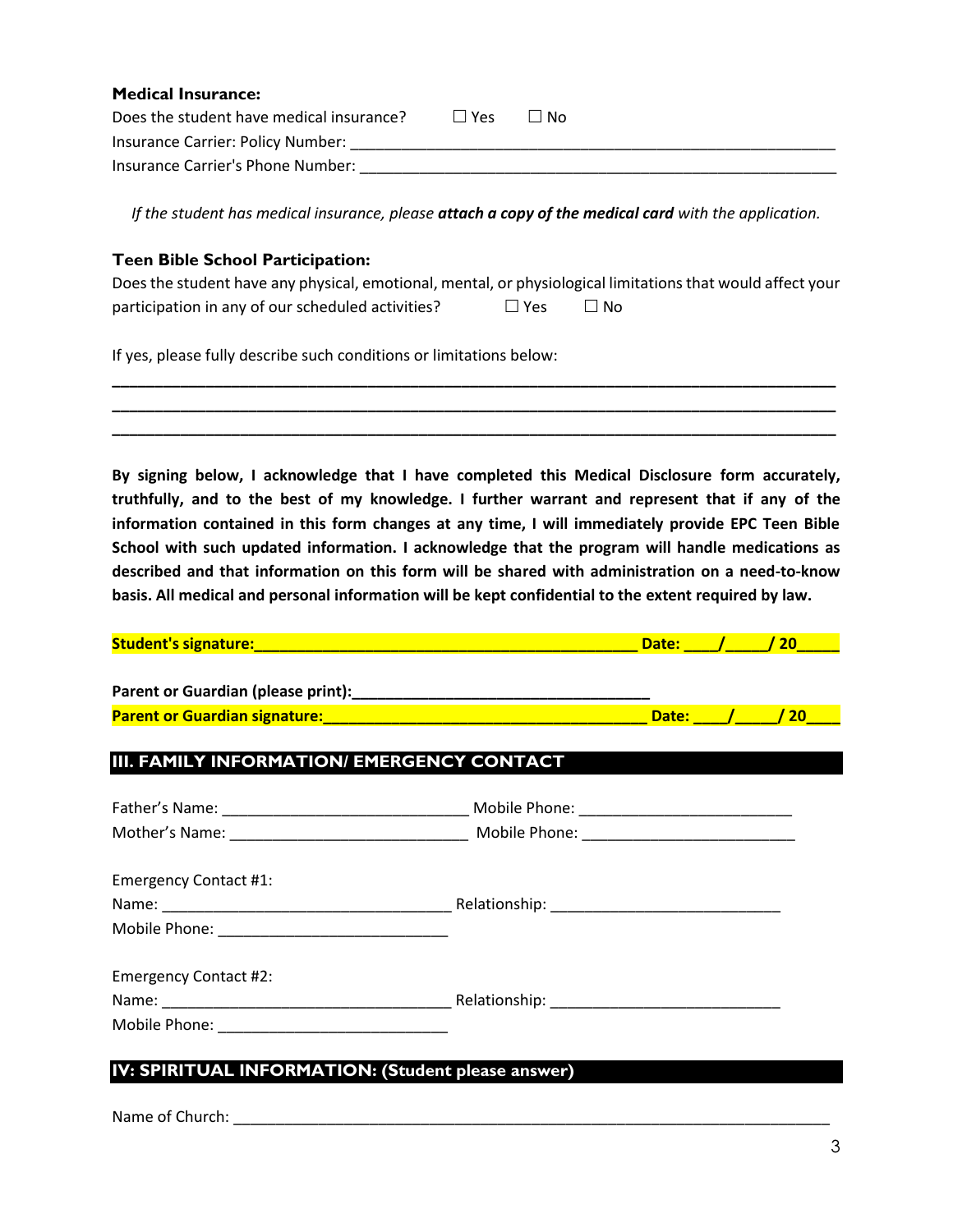| What denomination do you belong to? example a series of the series of the series of the series of the series of the series of the series of the series of the series of the series of the series of the series of the series o |                                 |                |                                                                                                                                                                                                                                                                                            |
|--------------------------------------------------------------------------------------------------------------------------------------------------------------------------------------------------------------------------------|---------------------------------|----------------|--------------------------------------------------------------------------------------------------------------------------------------------------------------------------------------------------------------------------------------------------------------------------------------------|
| Is Jesus Christ the Lord and savior of your life?                                                                                                                                                                              |                                 |                | $\Box$ Yes<br>$\Box$ No                                                                                                                                                                                                                                                                    |
| Are you baptized by the Holy Spirit?                                                                                                                                                                                           |                                 |                | $\Box$ Yes<br>$\Box$ No                                                                                                                                                                                                                                                                    |
| In what language do you read the Bible?                                                                                                                                                                                        |                                 |                |                                                                                                                                                                                                                                                                                            |
| $\Box$ English<br>$\Box$ Ukrainian                                                                                                                                                                                             |                                 | $\Box$ Russian | $\Box$ Other: _______________                                                                                                                                                                                                                                                              |
| What version of the Bible do you read?                                                                                                                                                                                         |                                 |                |                                                                                                                                                                                                                                                                                            |
|                                                                                                                                                                                                                                |                                 |                |                                                                                                                                                                                                                                                                                            |
| Rate your knowledge of the Bible: $\Box$ Below Average $\Box$ Average $\Box$ Above Average                                                                                                                                     |                                 |                |                                                                                                                                                                                                                                                                                            |
| Have you ever read the ENTIRE Bible at least once? $\Box$ Yes                                                                                                                                                                  |                                 |                | $\Box$ No                                                                                                                                                                                                                                                                                  |
| Are you currently involved in your local church? $\Box$ Yes                                                                                                                                                                    |                                 |                | $\Box$ No                                                                                                                                                                                                                                                                                  |
|                                                                                                                                                                                                                                |                                 |                |                                                                                                                                                                                                                                                                                            |
| Do you have experience in the following?                                                                                                                                                                                       |                                 |                |                                                                                                                                                                                                                                                                                            |
| Preaching                                                                                                                                                                                                                      | $\Box$ Yes                      | $\square$ No   | If so, how often: $\frac{1}{2}$ and $\frac{1}{2}$ and $\frac{1}{2}$ and $\frac{1}{2}$ and $\frac{1}{2}$ and $\frac{1}{2}$ and $\frac{1}{2}$ and $\frac{1}{2}$ and $\frac{1}{2}$ and $\frac{1}{2}$ and $\frac{1}{2}$ and $\frac{1}{2}$ and $\frac{1}{2}$ and $\frac{1}{2}$ and $\frac{1}{2$ |
| Leadership                                                                                                                                                                                                                     | $\Box$ Yes                      | $\Box$ No      |                                                                                                                                                                                                                                                                                            |
| <b>Worship Group Singing</b>                                                                                                                                                                                                   | $\Box$ Yes                      | $\Box$ No      |                                                                                                                                                                                                                                                                                            |
| Solo Singing                                                                                                                                                                                                                   | $\Box$ Yes                      | $\Box$ No      |                                                                                                                                                                                                                                                                                            |
| <b>Choir Singing</b>                                                                                                                                                                                                           | $\Box$ Yes                      | $\Box$ No      |                                                                                                                                                                                                                                                                                            |
| Tech Set-up in the Church                                                                                                                                                                                                      | $\Box$ Yes                      | $\Box$ No      |                                                                                                                                                                                                                                                                                            |
| Sunday School Helper                                                                                                                                                                                                           | Des Die Vestas Die Vestas Die S | $\Box$ No      |                                                                                                                                                                                                                                                                                            |
|                                                                                                                                                                                                                                |                                 |                |                                                                                                                                                                                                                                                                                            |

# **V. PRACTICAL ELECTIVE SELECTION:**

#### **Practical Electives**

Please select a practical elective in which you would like to participate and learn from a knowledgeable instructor. **Select your top 3 options.** We cannot guarantee that you will get your top choice. Groups fill up on first come-first serve basis. *Number your options 1, 2, and 3.*

- □ Teaching Children & Sunday school
- □ Preaching/Sharing Testimony/ Public Speaking
- Choir Conducting
- □ Leading Worship/ Group Singing
- □ Evangelism/ Witnessing Ministry
- Apologetics
- □ Hosting/leading a Bible Study group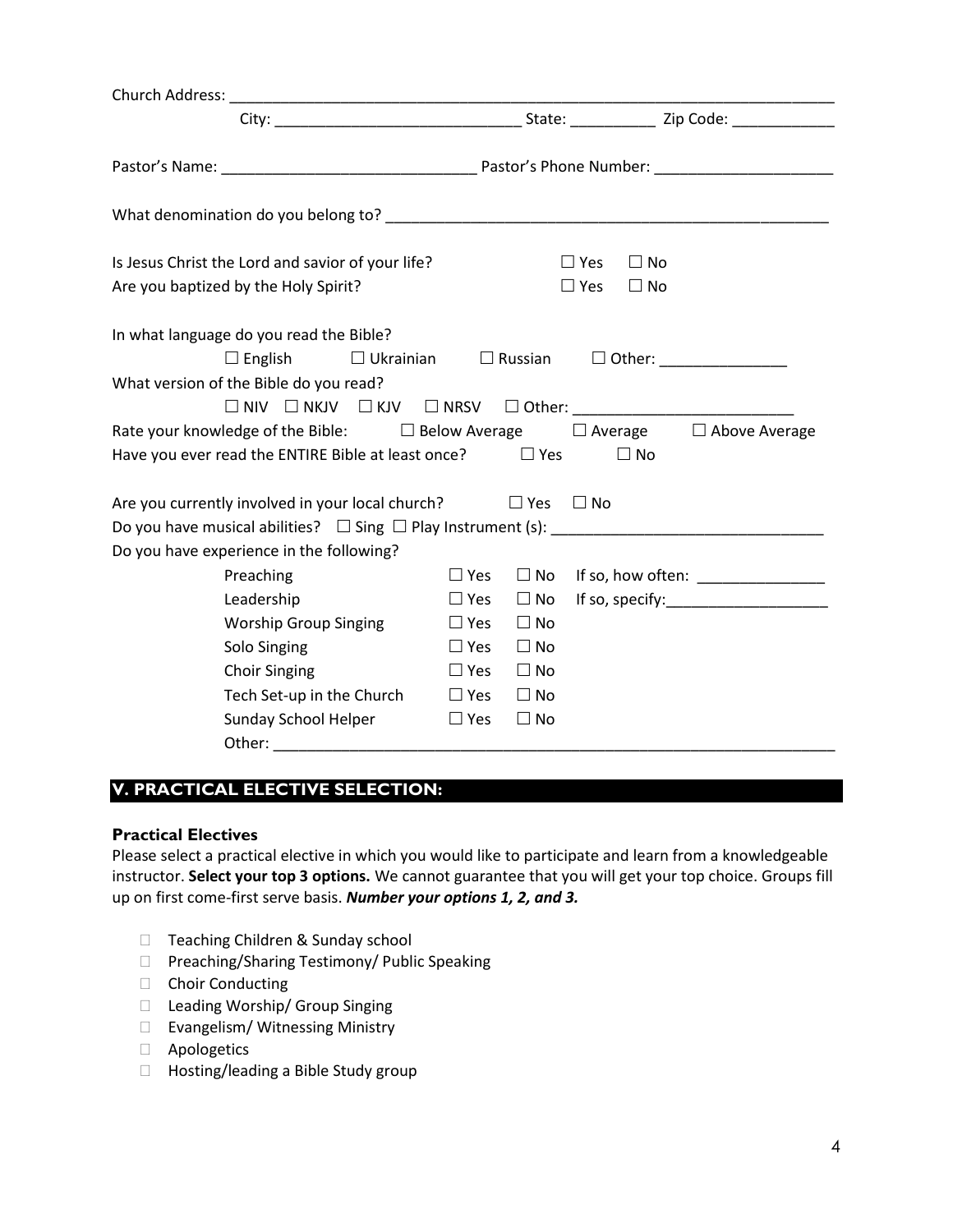## **VI. BACKGROUND INFORMATION:**

| Have you ever been:   |               |      | Do you currently use: |            |           |
|-----------------------|---------------|------|-----------------------|------------|-----------|
| Arrested?             | $\Box$ Yes    | ⊟ No | Tobacco/Weed/vapors?  | $\Box$ Yes | $\Box$ No |
| Convicted?            | $\square$ Yes | ⊟ No | Alcoholic Beverages?  | $\Box$ Yes | $\Box$ No |
| Expelled from school? | $\Box$ Yes    | ⊟ No | Drugs?                | $\Box$ Yes | $\Box$ No |
|                       |               |      |                       |            |           |

\_\_\_\_\_\_\_\_\_\_\_\_\_\_\_\_\_\_\_\_\_\_\_\_\_\_\_\_\_\_\_\_\_\_\_\_\_\_\_\_\_\_\_\_\_\_\_\_\_\_\_\_\_\_\_\_\_\_\_\_\_\_\_\_\_\_\_\_\_\_\_\_\_\_\_\_\_\_\_\_\_\_\_\_\_ \_\_\_\_\_\_\_\_\_\_\_\_\_\_\_\_\_\_\_\_\_\_\_\_\_\_\_\_\_\_\_\_\_\_\_\_\_\_\_\_\_\_\_\_\_\_\_\_\_\_\_\_\_\_\_\_\_\_\_\_\_\_\_\_\_\_\_\_\_\_\_\_\_\_\_\_\_\_\_\_\_\_\_\_\_

\_\_\_\_\_\_\_\_\_\_\_\_\_\_\_\_\_\_\_\_\_\_\_\_\_\_\_\_\_\_\_\_\_\_\_\_\_\_\_\_\_\_\_\_\_\_\_\_\_\_\_\_\_\_\_\_\_\_\_\_\_\_\_\_\_\_\_\_\_\_\_\_\_\_\_\_\_\_\_\_\_\_\_\_\_ \_\_\_\_\_\_\_\_\_\_\_\_\_\_\_\_\_\_\_\_\_\_\_\_\_\_\_\_\_\_\_\_\_\_\_\_\_\_\_\_\_\_\_\_\_\_\_\_\_\_\_\_\_\_\_\_\_\_\_\_\_\_\_\_\_\_\_\_\_\_\_\_\_\_\_\_\_\_\_\_\_\_\_\_\_ \_\_\_\_\_\_\_\_\_\_\_\_\_\_\_\_\_\_\_\_\_\_\_\_\_\_\_\_\_\_\_\_\_\_\_\_\_\_\_\_\_\_\_\_\_\_\_\_\_\_\_\_\_\_\_\_\_\_\_\_\_\_\_\_\_\_\_\_\_\_\_\_\_\_\_\_\_\_\_\_\_\_\_\_\_

Is there anything we may need to know in regards to you legally (probation/parole)?

## **VII. SELF EVALUATION:**

Main goal for attending Teen Bible School: \_\_\_\_\_\_\_\_\_\_\_\_\_\_\_\_\_\_\_\_\_\_\_\_\_\_\_\_\_\_\_\_\_\_\_\_\_\_\_\_\_\_\_\_\_\_\_\_\_\_\_

What topics are you most interested in? \_\_\_\_\_\_\_\_\_\_\_\_\_\_\_\_\_\_\_\_\_\_\_\_\_\_\_\_\_\_\_\_\_\_\_\_\_\_\_\_\_\_\_\_\_\_\_\_\_\_\_\_

What is your favorite activity? \_\_\_\_\_\_\_\_\_\_\_\_\_\_\_\_\_\_\_\_\_\_\_\_\_\_\_\_\_\_\_\_\_\_\_\_\_\_\_\_\_\_\_\_\_\_\_\_\_\_\_\_\_\_\_\_\_\_\_\_\_ What do you do during your free time? \_\_\_\_\_\_\_\_\_\_\_\_\_\_\_\_\_\_\_\_\_\_\_\_\_\_\_\_\_\_\_\_\_\_\_\_\_\_\_\_\_\_\_\_\_\_\_\_\_\_\_\_\_

What are some of your skills and talents? **What are some of your skills** and talents?

Please describe what you would like to improve during Teen Bible School:

Please *honestly* evaluate yourself on the following qualities:

| Character                      | <b>Bad</b><br>$\mathsf{L}$ | Not too Good<br>$\perp$ | OK<br>$\perp$ | Good<br>$\Box$       | $\Box$ Very Good |
|--------------------------------|----------------------------|-------------------------|---------------|----------------------|------------------|
| Motivation                     | <b>Bad</b>                 | Not too Good            | OK<br>$\Box$  | $\Box$ Good          | $\Box$ Very Good |
| Leadership                     | <b>Bad</b>                 | Not too Good<br>$\perp$ | OK<br>$\perp$ | $\Box$ Good          | $\Box$ Very Good |
| Independence                   | <b>Bad</b>                 | Not too Good<br>$\perp$ | $\Box$ OK     | Good<br>$\Box$       | $\Box$ Very Good |
| Responsibility                 | <b>Bad</b>                 | Not too Good<br>$\perp$ | $\Box$ OK     | $\Box$ Good          | $\Box$ Very Good |
| <b>Timeliness</b>              | <b>Bad</b>                 | Not too Good<br>$\Box$  | $\Box$ OK     | $\Box$ Good          | $\Box$ Very Good |
| Self-Control                   | <b>Bad</b>                 | Not too Good            | OK<br>$\Box$  | $\Box$ Good          | $\Box$ Very Good |
| Acceptance of others           | <b>Bad</b>                 | Not too Good<br>$\perp$ | $\Box$ OK     | $\Box$ Good          | $\Box$ Very Good |
| Relationship with parents      | <b>Bad</b>                 | Not too Good<br>$\Box$  | $\Box$ OK     | $\Box$ Good          | $\Box$ Very Good |
| Relationship with friends      | <b>Bad</b>                 | Not too Good            | OK<br>$\perp$ | Good<br>$\Box$       | $\Box$ Very Good |
| Relationship with authority    | <b>Bad</b>                 | Not too Good<br>$\perp$ | OK<br>$\Box$  | $\Box$ Good          | $\Box$ Very Good |
| Relationship with God          | <b>Bad</b>                 | Not too Good<br>$\perp$ | $\Box$ OK     | $\Box$ Good          | $\Box$ Very Good |
| Relationship with myself       | <b>Bad</b>                 | Not too Good            | OK<br>$\perp$ | $\Box$ Good          | $\Box$ Very Good |
| Knowledge of God/His Word      | <b>Bad</b>                 | Not too Good<br>$\perp$ | OK<br>$\Box$  | $\Box$ Good          | $\Box$ Very Good |
| Ability to make good decisions | <b>Bad</b>                 | Not too Good            | OK<br>$\Box$  | Good<br>$\perp$      | $\Box$ Very Good |
| Ability to overcome stress     | <b>Bad</b>                 | Not too Good            | OK            | Good<br>$\mathsf{L}$ | $\Box$ Very Good |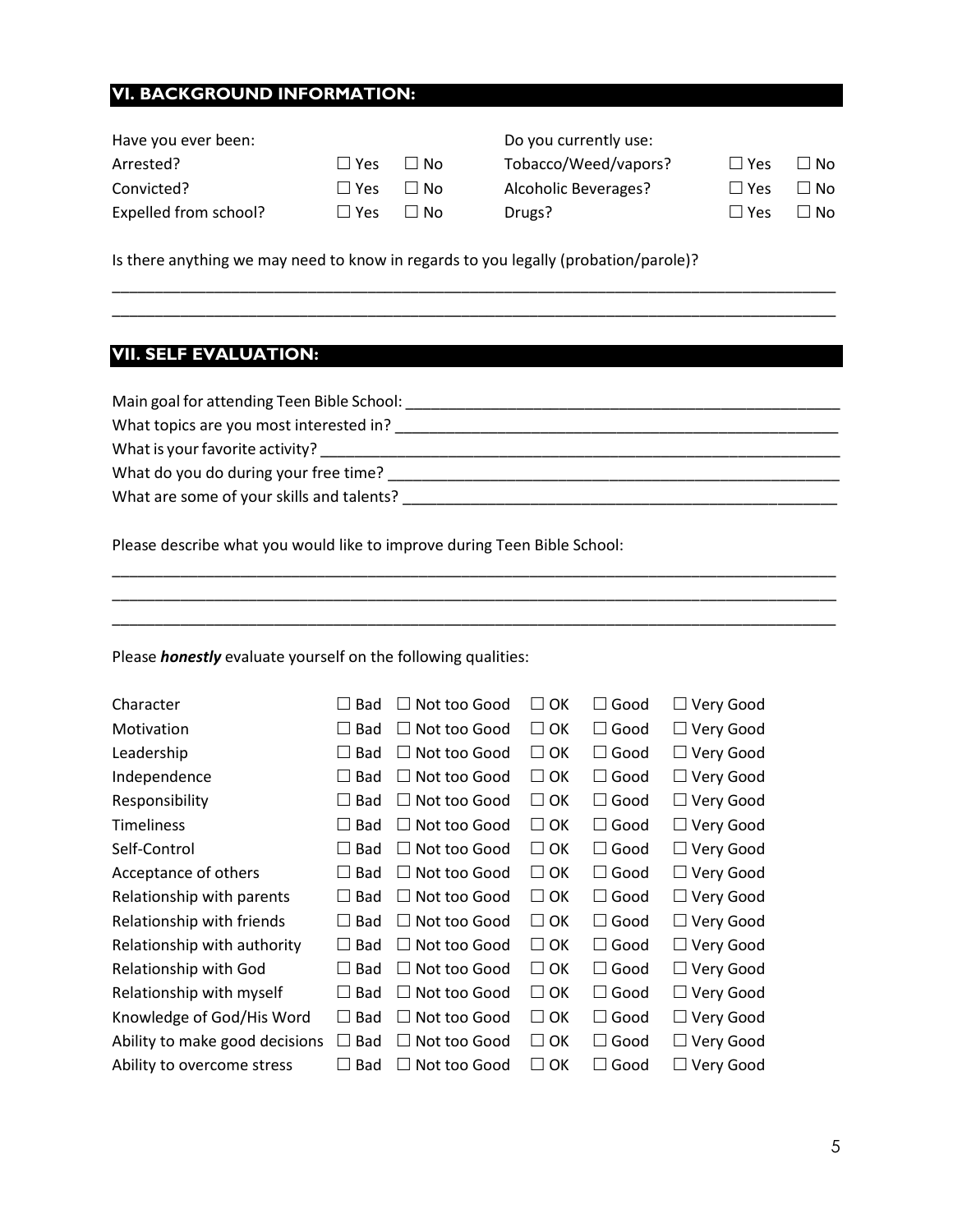# **VIII. PERSONAL STATEMENT:**

Please write a paragraph stating why you would like to attend Teen Bible School in Philadelphia this summer. (You may attach a separate sheet).

| Student's signature:<br>/20<br>Date: $\frac{1}{\sqrt{2}}$<br><b>Contract Contract Contract Contract Contract Contract Contract Contract Contract Contract Contract Contract Co</b> |  |  |
|------------------------------------------------------------------------------------------------------------------------------------------------------------------------------------|--|--|
|                                                                                                                                                                                    |  |  |
|                                                                                                                                                                                    |  |  |
|                                                                                                                                                                                    |  |  |
|                                                                                                                                                                                    |  |  |
|                                                                                                                                                                                    |  |  |
|                                                                                                                                                                                    |  |  |
|                                                                                                                                                                                    |  |  |
|                                                                                                                                                                                    |  |  |
|                                                                                                                                                                                    |  |  |
|                                                                                                                                                                                    |  |  |
|                                                                                                                                                                                    |  |  |
|                                                                                                                                                                                    |  |  |
|                                                                                                                                                                                    |  |  |
|                                                                                                                                                                                    |  |  |
|                                                                                                                                                                                    |  |  |
|                                                                                                                                                                                    |  |  |
|                                                                                                                                                                                    |  |  |
|                                                                                                                                                                                    |  |  |
|                                                                                                                                                                                    |  |  |
|                                                                                                                                                                                    |  |  |
|                                                                                                                                                                                    |  |  |
|                                                                                                                                                                                    |  |  |
|                                                                                                                                                                                    |  |  |
|                                                                                                                                                                                    |  |  |
|                                                                                                                                                                                    |  |  |
|                                                                                                                                                                                    |  |  |
|                                                                                                                                                                                    |  |  |
|                                                                                                                                                                                    |  |  |
|                                                                                                                                                                                    |  |  |
|                                                                                                                                                                                    |  |  |
|                                                                                                                                                                                    |  |  |
|                                                                                                                                                                                    |  |  |

## IX. PERMISSION/ SIGNATURES:

I certify that all of the information and statements on this application are complete and accurate to the best of my knowledge.

I have read and agree to obey and follow all rules, regulations and the schedule of EPC Teen Bible School. In the event that I do not obey and follow all rules, regulations and schedule of the EPC Teen Bible School, my parents and pastor will be notified and I may be asked to leave the remainder of the school without a refund or certificate.

In case my application is denied, I will receive a full refund.

| <b>Student's signature:</b> |  |
|-----------------------------|--|
|                             |  |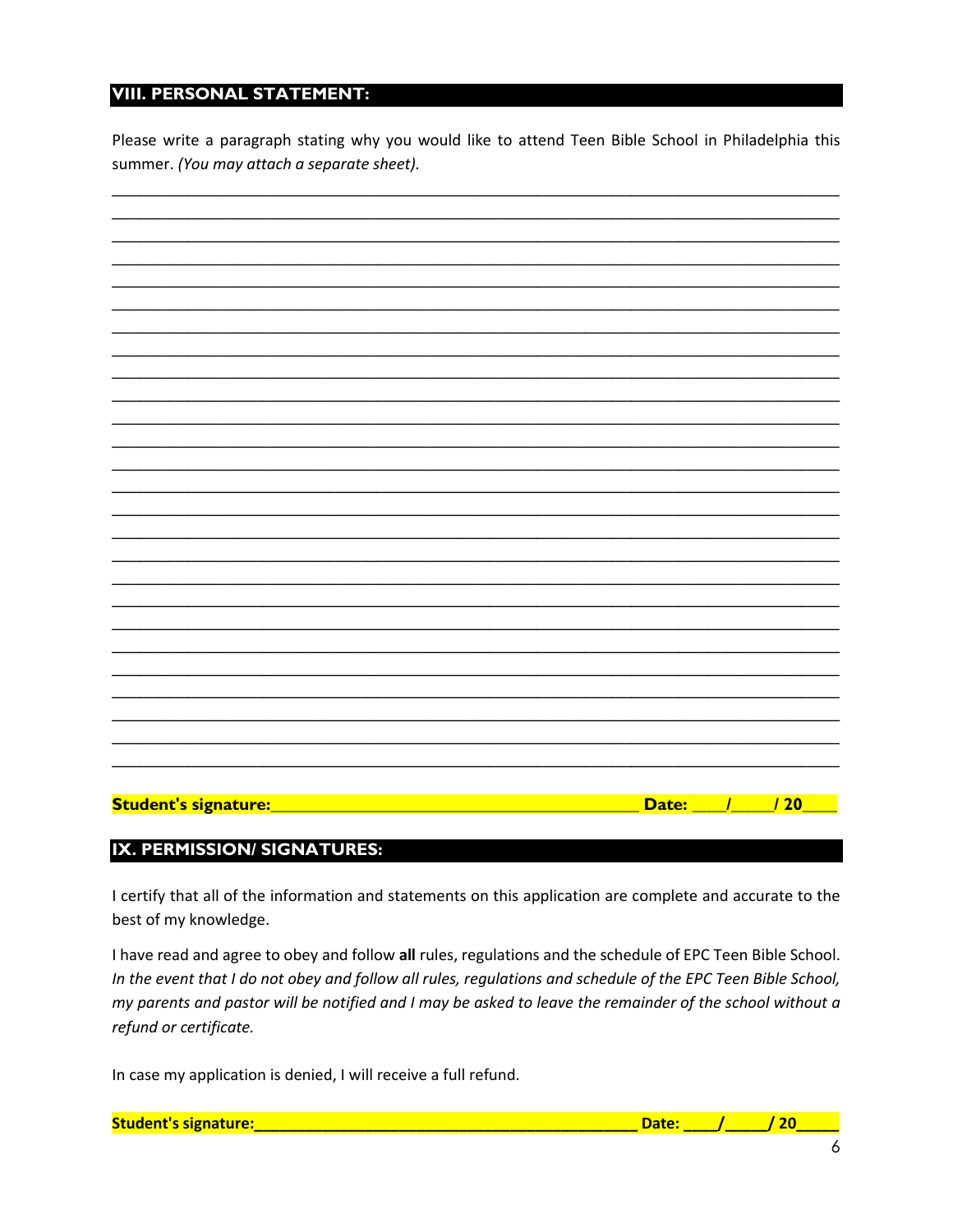#### **Participant release/waiver of liability and indemnification agreement**

I am the parent or legal guardian of **EXECUTE:** (Student Name), who is under 18 years old. In consideration for my child's opportunity to participate in the EPC Teen Bible School of Evangelical Pentecostal Church, I affirm and agree with the following statements:

- My child and I agree to become familiar with all EPC Teen Bible School rules and instructions and to abide by them. I understand that EPC retains the right to suspend or terminate my child's participation in EPC Teen School if it is believed that the student has failed to comply with any school, activity rules or instructions, or for any other reason in its sole discretion.
- My child is physically sound and suffering from no condition, impairment, disease, or other illness that would hinder him/her or others from safely participating in EPC Teen Bible School. It is my responsibility to ensure that my child follows any restrictions, prescriptions, or limitations that apply to my child's physical condition or state of fitness.
- I recognize and fully understand and agree that in the event it becomes necessary for my child to receive medical treatment during his/her participation in EPC Teen Bible School, reasonable efforts will be made to contact the persons listed on my child's Medical Disclosure form to obtain directions and authorization for such treatment. However, if the person(s) listed cannot be reached, I hereby authorize, direct, and give my full and complete permission to one or more authorized representatives of EPC and/or any advisors, directors, leaders, volunteers, or representatives to seek medical treatment on my child's behalf, including selecting and authorizing medical professional(s) (including, but not limited to nurses, LPNs, PAs, paramedics, doctors, or dentists) to take such action as is deemed necessary by any attending medical professional. I further give my full and complete authorization to such medical professional to hospitalize, order injections, administer anesthesia, perform surgery, or secure additional necessary medical treatment for my child as necessary and/or appropriate under the circumstances as determined by the medical professional. I further certify that I am willing to assume the risk of any medical or physical condition that my child may have. I further understand and acknowledge that it is my duty to provide accurate and current information of such conditions on my child's Medical Disclosure Form.
- I recognize and fully understand that the insurance coverage listed on my child's Medical Disclosure form will be used as the sole insurance coverage for him/her in the event medical treatment is needed, and that I (or the responsible party for my insurance coverage) am solely and personally responsible for any payments or charge(s) not covered by such insurance. I further understand, acknowledge, and agree that no such insurance coverage is or will be provided for me by EPC. I understand and agree that if my child does not currently have valid health insurance coverage, none will be provided for him/her by EPC, and that I (or the responsible party for my insurance coverage) am responsible for any and all costs associated with medical treatment that may be required as a result of my participation in EPC Teen Bible School.
- I, do hereby grant permission to EPC Teen Bible School to use the image/voice recording of my child as marked by my selection(s) below. Such use includes the display, distribution, broadcast, publication, transmission, or otherwise use of photographs, images, audio recordings, and/or video taken of my child for use in materials that include, but may not be limited to, printed materials such as brochures and newsletters, blogs, videos, and digital images such as those on the teenschool.epcphila.org website. No personal information will be distributed or published without parental permission.
- Except where such an exception is prohibited or limited by applicable law, except for any claims, actions, liability, and/or demands ("Claims") that arise from, are caused by, or result from the gross negligence or willful misconduct of EPC and its affiliates, directors, volunteers, independent contractors, representatives and successors in interest (collectively, "Affiliates"), I hereby release, forever discharge, and agree to hold harmless EPC from any and all claims for bodily injury,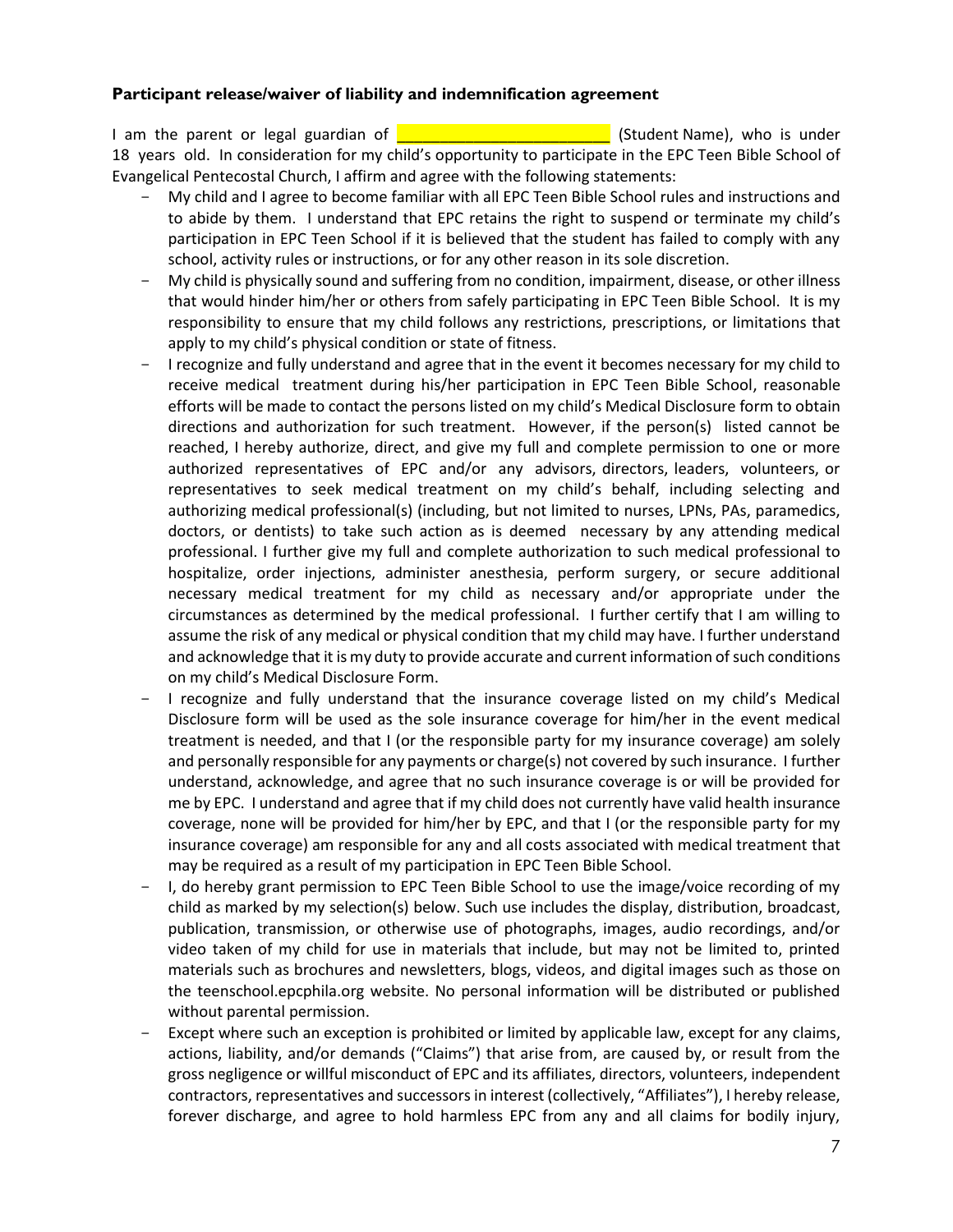property damage, wrongful death, loss of services, or otherwise, which may arise out of the my child's participation in EPC or which may arise out of my child's travel to or participation in and returning from any activity associated with EPC, which may hereafter accrue to my child. This Release/Waiver is understood to also be in effect with respect to, and to include any persons who may be engaged in, the transportation, hosting, treatment or attending to, or accompanying my child to any facility for Medical Treatment on or off of EPC property, on the same basis and terms as stated above. I further agree to hold harmless and indemnify EPC from any Claims resulting in any way from my child's or my acts or omissions.

I certify that all of the information and statements on this application are complete and accurate to the best of my knowledge.

**Parent or Guardian (please print):\_\_\_\_\_\_\_\_\_\_\_\_\_\_\_\_\_\_\_\_\_\_\_\_\_\_\_\_\_\_\_\_\_\_\_**

**Parent or Guardian signature: Contained a structure of the structure of the Second Library of the Second Library (20**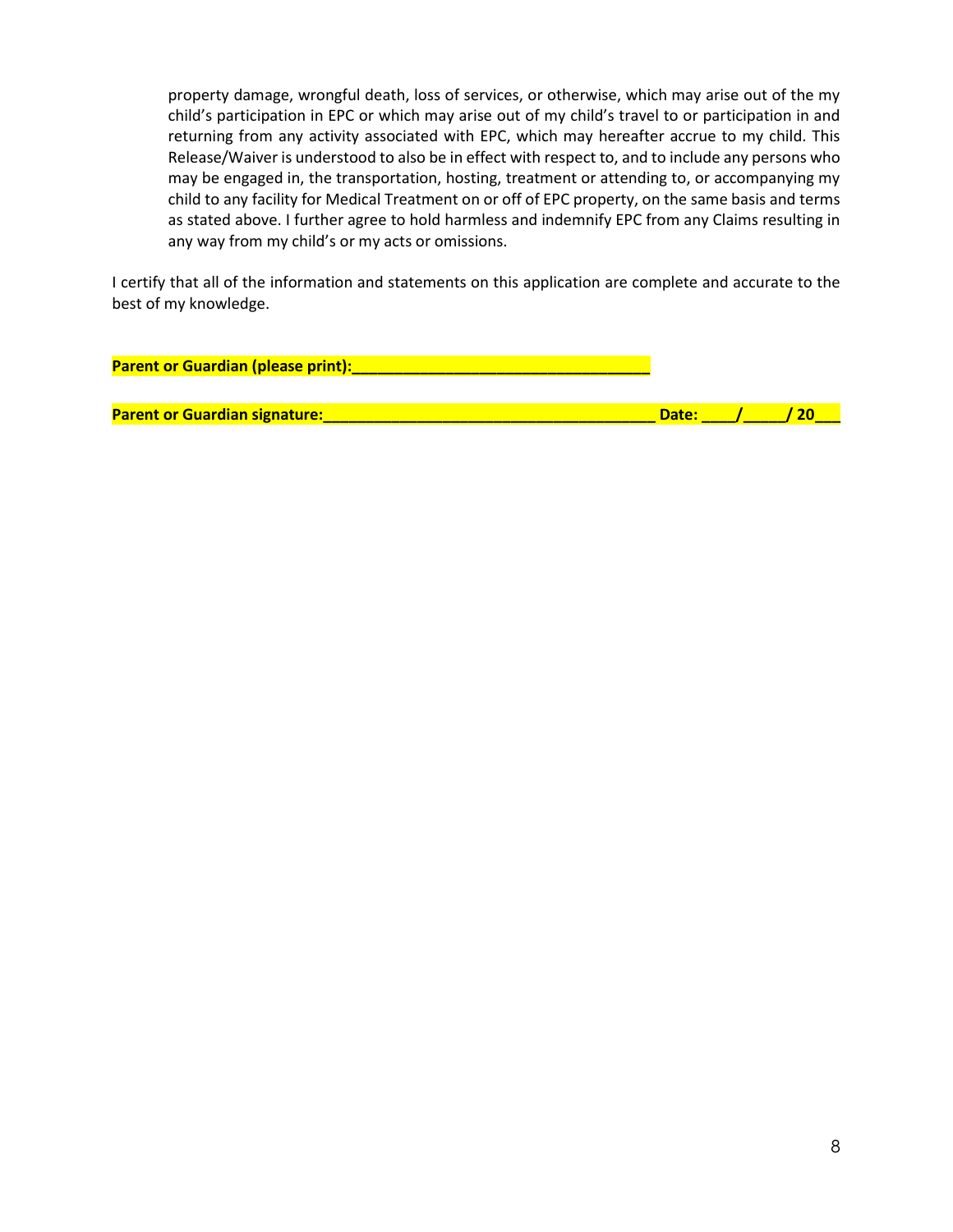# X. PASTOR'S RECOMMENDATION

| Pastor's Phone #: |  |  |
|-------------------|--|--|